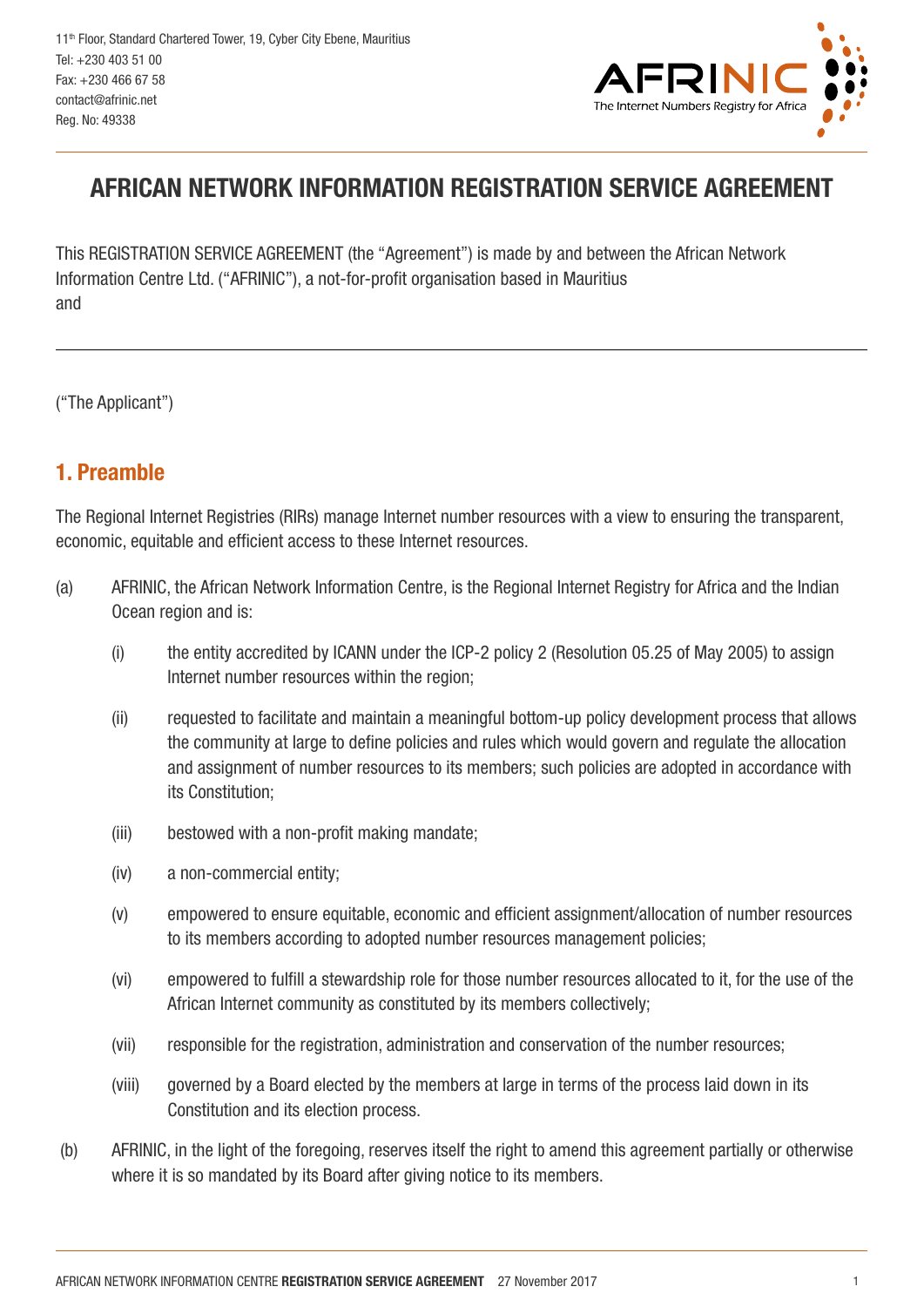Such amendment(s) where effected, will take effect after the lapse of 30 days following its/their posting on its website and to the members mailing list.

In the event of an express refusal to be bound by the amendment(s) delivery of "services" will be stopped forthwith.

- (c) Under this agreement:
	- (i) "Services" may include, without limitation, an allocation/assignment or transfer of number resources, reverse name delegation of network blocks, maintenance of network records and administration of number resources;
	- (ii) "Number resources" are IP address space and Autonomous System Numbers (ASNs);
	- (iii) "Resource application" includes any application for allocation/assignment or transfer of number resources;
	- (iv) "Transfer" of number resources from a source to a recipient includes the source relinquishing its right to use the number resources, and the simultaneous or subsequent allocation or assignment of the number resources to the recipient;
	- (v) "Constitution" means the Constitution or Bylaws of AFRINIC Ltd.;
	- (vi) "Adopted policy" means a policy for the allocation, assignment, transfer, or other management of number resources, duly adopted in accordance with the Constitution, including any policy adopted during the term of this agreement.

### 2. Membership application

Applicants shall:

- (a) comply with the application process as defined and time by time updated on AFRINIC's website (www.afrinic. net);
- (b) provide accurate and complete information when applying for services. Incomplete application will not be accepted and applicant will be notified;
- (c) clearly indicate the service(s) for which the application is being made;
- (d) where the original information submitted has been the subject of any change, same has to be notified promptly, accurately and fully to AFRINIC by an authoritative and valid contact;
- (e) promptly, accurately and completely reply to any enquiry made by AFRINIC during the application or within the currency of the agreement;
- (f) provide the relevant information regarding the membership type as indicated online on AFRINIC website and reflected in the membership form;
- (g) provide and ensure accurate contact information are stored in AFRINIC databases (Whois and MyAFRINIC).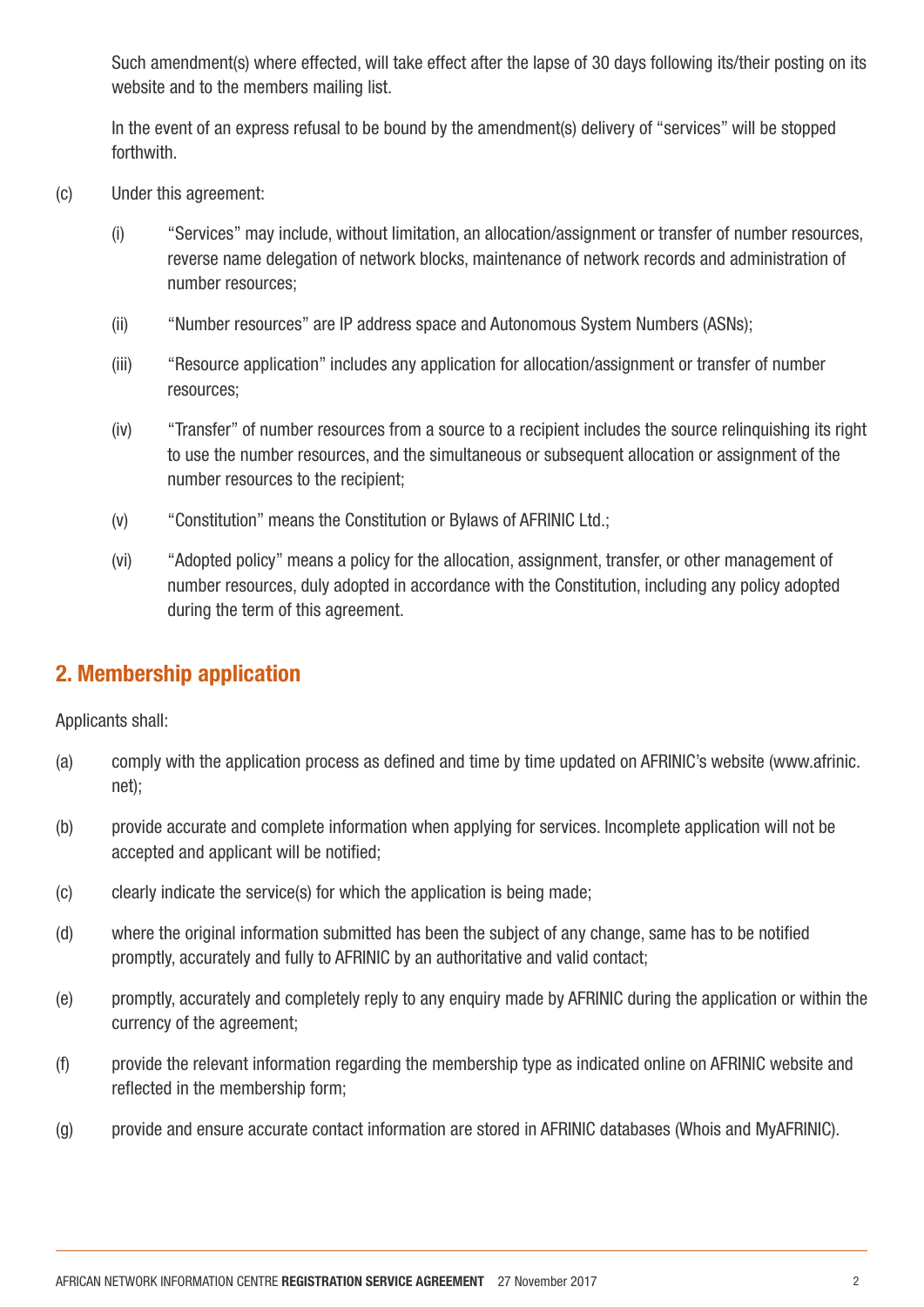#### 3. Evaluation and acceptance

Applicants acknowledge that the evaluation process of all resource applications is subject to:

- (a) AFRINIC's sole and exclusive discretion but in line with adopted policies.
- (b) Compliance with AFRINIC's Internal business process and policies.

The membership process should be completed within 60 days of the receipt of an application deemed complete by AFRINIC.

Notification of acceptance of an application will be effected in writing and the date of the start of the supply of service would therein be indicated.

Where after the lapse of 60 days after the submission of an application, no communication has been received by the applicant it is deemed that the application has been abandoned.

# 4. Conditions of service

(a) Where a member, receiving service under an existing agreement applies for a change or a variation of the type of such service which AFRINIC has been supplying to it, evaluation of such a "change request" will be effected in terms of the provisions of clause (2) of the present agreement.

- (b) Cooperation:
	- (i) An applicant receiving service under an agreement is at all times bound to provide to AFRINIC such information, assistance and cooperation as may be reasonably required by the latter in the provision of the service.
	- (ii) Such request for information may also be made where AFRINIC is investigating (reviewing) the applicant's utilisation of the number resources already assigned to it.
	- (iii) Failure by the applicant, to comply with a request made at above may:
		- (1) entail revocation or withholding of the service supplied by AFRINIC;
		- (2) be taken into account by AFRINIC in its evaluation for further and future assignment or allocation of number resources;
		- (3) lead to the closure of an LIR and termination of the agreement by AFRINIC.
- (c) Applicant's use of the service

The Applicant hereby irrevocably:

- (i) Commits itself to using the services solely for the purpose for which it was requested.
- (ii) Commits itself to using the services in full and unreserved compliance with AFRINIC's policies and mandate:
	- (1) without knowingly infringing the rights and/or interests of other users of such services,
	- (2) within the limits of applicable laws and/or regulations of the jurisdiction in which it operates.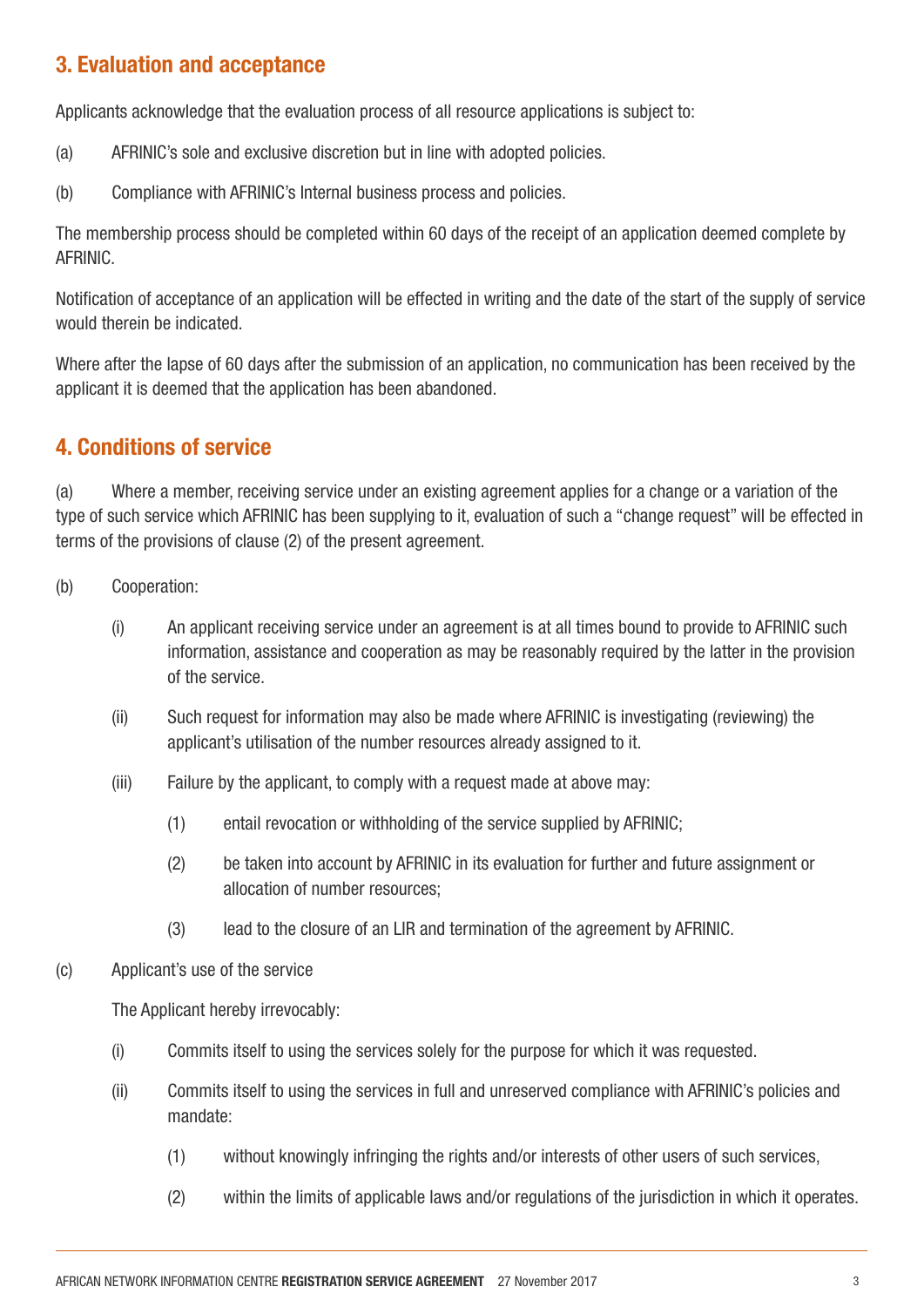- (iii) Further acknowledges that AFRINIC may at its own discretion and for good cause and common Interest of the stability of the Internet, investigate or cause to be investigated, the Applicant's use of the services by the appropriate and competent authority(ies).
- (iv) Hereby binds itself to:
	- (1) notify AFRINIC whenever its circumstances so change that it is no longer in need of the Internet number resources supplied or being supplied to it under a Registration Service Agreement;
	- (2) surrender to AFRINIC within 15 days of the service of the notice at (iv)(1) above the Internet number resources supplied or being supplied to it under a Registration Service Agreement;
	- (3) update any data submitted to AFRINIC in the context of:
		- a. an application for a Registration Service Agreement or
		- b. the renewal of any Registration Service Agreement

whenever such data have been the subject of amendment, change or have become outdated.

(d) AFRINIC will comply with all applicable data protection and privacy laws of the Republic of Mauritius in its handling of data and information submitted to it by the Applicant in furtherance of an application for services and use thereof.

### 5. Fees and payment

- (a) As a condition precedent to AFRINIC's provision of the Services, The Applicant shall pay all applicable fees in accordance with the schedule of fees (the "Fee schedule") as currently published on the website.
- (b) All fees paid by The Applicant to AFRINIC are non-refundable.
- (c) The Applicant shall pay AFRINIC all applicable fees as set forth in the Fee schedule, prior to AFRINIC providing The Applicant with its requested allocation/ assignment of number resources. The Applicant shall also pay the applicable renewal Membership fees, if any, as set forth in the Fee schedule, within thirty (30) days after AFRINIC has invoiced the Applicant on regular billing period as set in the Fee schedule. If, for any reason, The Applicant does not pay any applicable fee, AFRINIC shall have the right to: (1) revoke the number resources previously allocated and/or previously assigned, or (2) terminate this Agreement.
	- (i) AFRINIC will have the right from time to time to change the amount of the fees or institute new fees relating to the services but such changes will only take effect upon the renewal of the Services by The Applicant.
	- (ii) AFRINIC commits to publish fee schedule changes at least 30 days before its application.
	- (iii) AFRINIC shall apply a late penalty charge of a maximum of 15% of the applicable renewal membership fee in the event that such fee remains unpaid thirty (30) days after the invoice date.

### 6. Acknowledgements

The Applicant: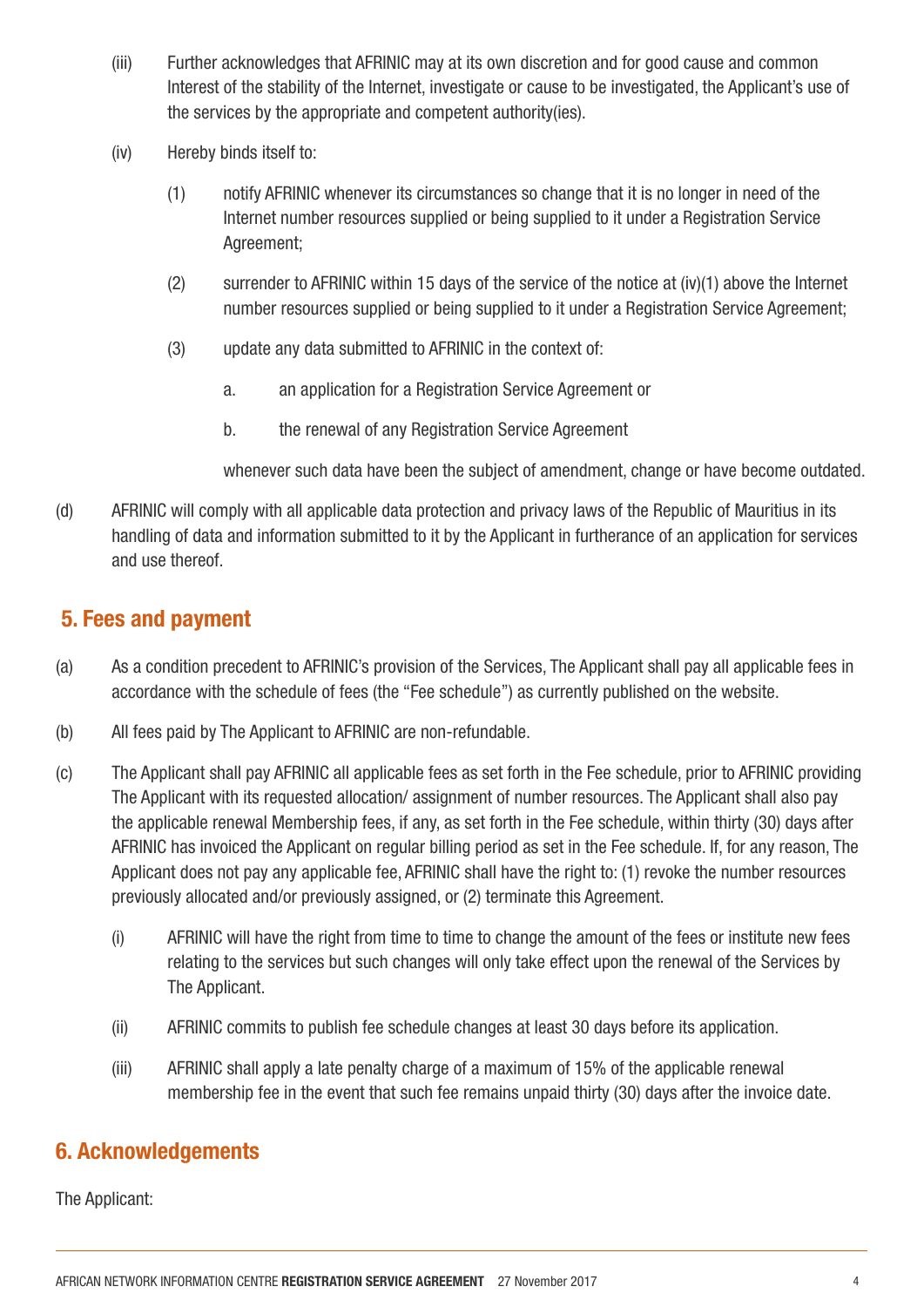- (a) Acknowledges that it has read, understood and taken cognizance of all its terms and conditions and further binds itself to strictly and unreservedly comply therewith.
- (b) Having taken cognizance of the preamble of the present agreement, fully and unreservedly subscribe thereto with the clear understanding and acceptance of AFRINIC's critical role in the stability and the continued evolution of the Internet as agreed by its members and the community in terms of adopted policies.
- (c) Acknowledges that it will at all times use the services and number resources allocated or assigned to it in strict compliance with all adopted policies.
- (d) Acknowledges:
	- (i) that this agreement shall at all times be subjected to adopted policies;
	- (ii) that this agreement shall at all times be subjected to such global policies, adopted and to be adopted by all RIRs, which have first been approved by the AFRINIC Internet Community through its policy development process;
	- (iii) that it is bestowed with an exclusive right of use of those number resources within the ambit of the "need" which it has justified in its application and for no other purpose during the currency of the present agreement;
	- (iv) the number resources, the subject matter of the present agreement, are not property (real, personal or intellectual);
	- (v) that the transfer of number resources is strictly prohibited, except in the event of the Applicant becoming the subject of merger and/or acquisition proceedings, or where such transfer is effected in compliance with adopted policies;
	- (vi) that any request for transfer of number resources for the reason prescribed in sub clause (v) above must be accompanied by all relevant certified legal documents;
	- (vii) that in the event that it commits a breach in the use of number resources allocated or assigned to it, it shall:
		- (1) remedy the breach, following directions from AFRINIC, and/or
		- (2) return the affected number resources to AFRINIC.

For the removal of doubt, failure to take remedial action within a reasonable time will entitle AFRINIC to terminate this agreement.

# 7. Representations and warranties

The parties, each, represent and warrant that: it has full power and authority to enter into the present agreement and perform all the obligations listed down herein.

- (a) It shall perform its obligations in compliance with all legal provisions (regulations, directives, legislation) existing in the jurisdiction wherein it operates as well under the laws of the Republic of Mauritius which shall govern this agreement.
- (b) The present agreement constitutes a legal, valid and binding obligation on it and that same shall be enforced in accordance with its terms and conditions.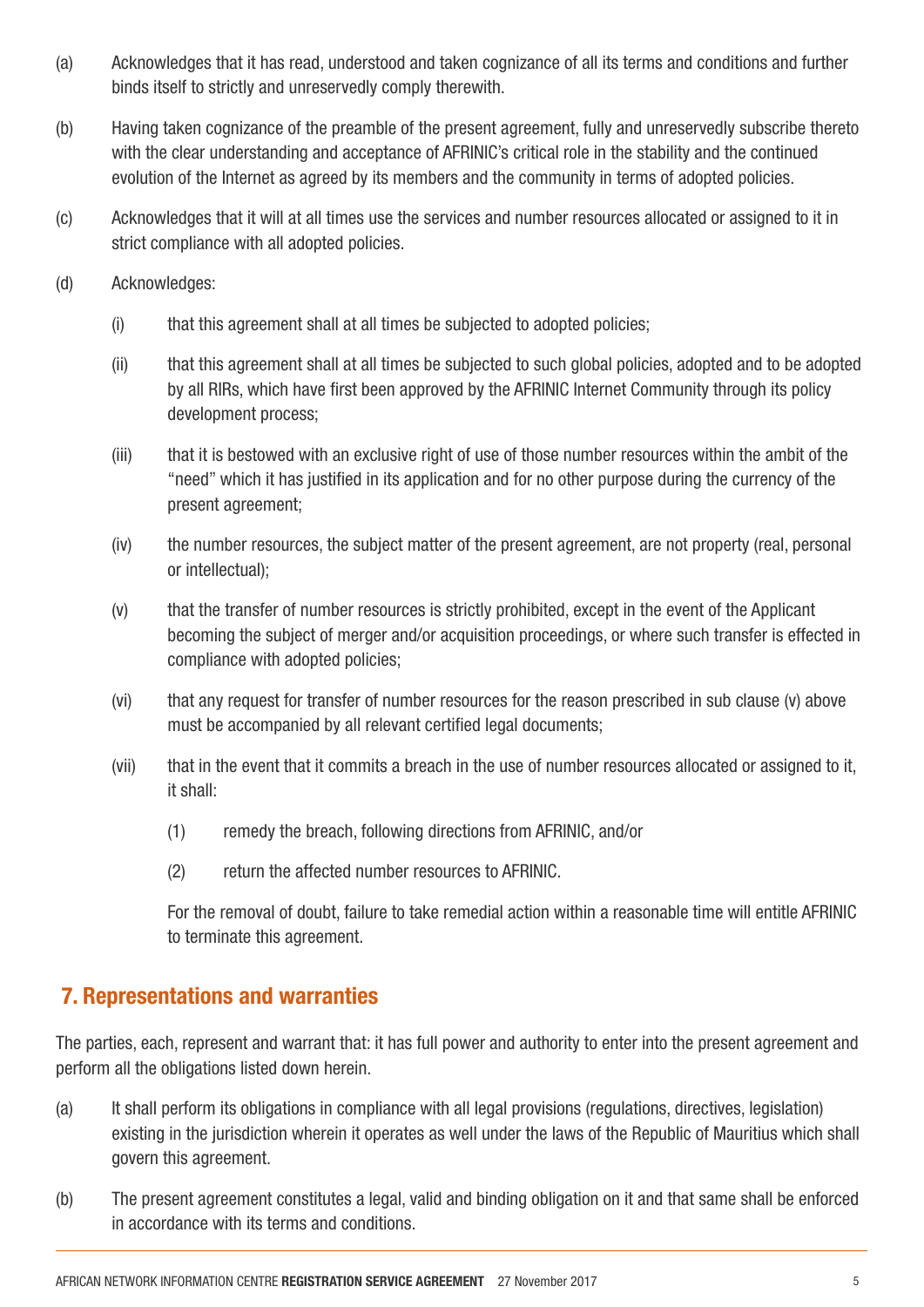### 8. Bankruptcy

- (a) Where any party under the present agreement:
	- (i) initiates legal proceedings under any insolvency or bankruptcy law or
	- (ii) has an insolvency/bankruptcy petition filed against it or
	- (iii) makes a general assignment for the benefit of its creditors;
	- (iv) has a receiver appointed by the Court for the management of its asset;
	- (v) has a trustee take possession of all or substantially all of its assets;
	- (vi) ceases or intends to cease its normal business operations. It shall give notice thereof to the other party forthwith.
- (b) Where such notice is received by AFRINIC or where it comes to learn otherwise of any of the events enumerated at 8(a)(i) to 8(a)(vi) above, it shall take all appropriate actions which it shall be advised to take:
	- (i) in order to preserve its rights under this agreement and any relevant policies and;
	- (ii) to ensure that the services it provides to its members is neither interrupted nor suffers from any technical impairment.
- (c) In furtherance of its action under 8(b)(ii) above, AFRINIC may:
	- (i) revoke the number resources assigned to the other party under the present agreement;
	- (ii) terminate the present agreement;
	- (iii) take any other actions which it may be advised.
- (d) Where the other party does not voluntarily agree to AFRINIC's intervention in those proceedings enumerated at 8(a)(i) to 8(a)(vi) above, AFRINIC shall apply to the competent Court for leave to intervene therein.

### 9. Indemnification

- (a) The Applicant shall indemnify, defend and hold AFRINIC and any of its agents (the indemnified parties) harmless against any damage, loss, cost or expense (including without limitation, attorneys' fees and costs) incurred in connection with any third-party claim, demand or action ("claim") brought or asserted against any of the indemnified parties:
	- (i) alleging facts or circumstances that would constitute a breach of any provision of this Agreement by The Applicant or
	- (ii) arising from, relating to, or connected with The Applicant's use of the Services.
- (b) If The Applicant is obliged to provide indemnification pursuant to this provision, AFRINIC may, in its sole discretion, intervene in the disposition of any claim at the Applicant's sole cost and expense.
- (c) Without limiting the foregoing, The Applicant may not, in so far as the matter relates to a claim under this clause, settle, compromise or in any other manner dispose of any claim without the consent of AFRINIC.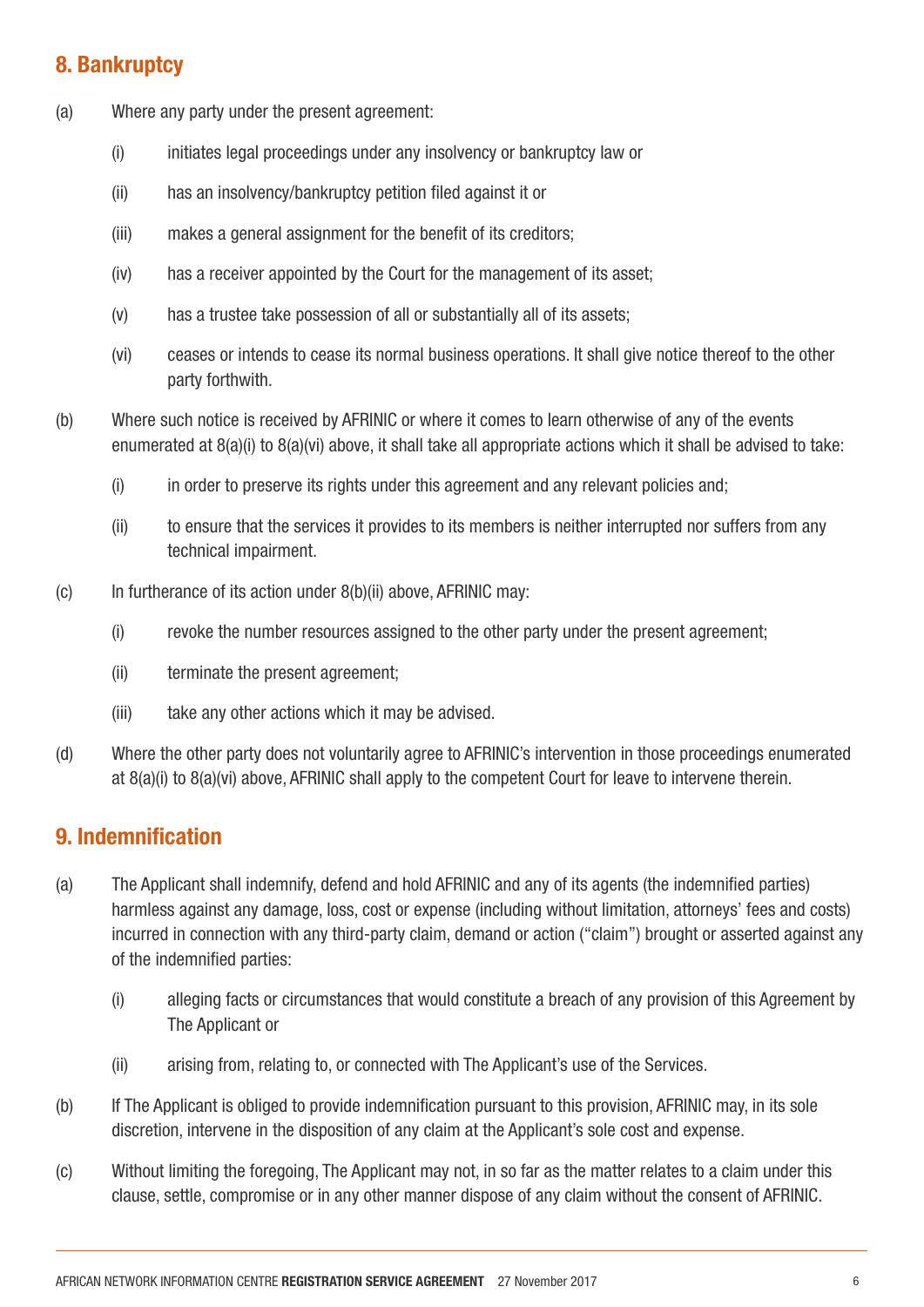# 10. Limitation of liability

It is hereby recognised that AFRINIC shall provide the services applied for under the present agreement in terms of the "best effort" criterion and would consequently bear an obligation of means only. Consequently AFRINIC shall not be liable for:

- (a) any interruption in the supply of services;
- (b) any error, inaccuracies or defects occurring in the provision of services;
- (c) such services which do not meet the requirement of The Applicant;
- (d) such services provided but which do not meet the technical configuration of The Applicant's operation;
- (e) any damage of whatever nature and magnitude caused to The Applicant or any third party.

Except where it is conclusively established that AFRINIC did not use the appropriate means for the supply of the services applied for in terms of the particulars supplied by The Applicant.

To all intents and purposes, AFRINIC's and The Applicant's liability will be the greater of the amount paid by The Applicant to AFRINIC during the six months immediately preceding the event giving rise to such liability or 100 USD.

#### 11. Term

- (a) Except for first applications, all agreements shall be:
	- (i) of one calendar year duration starting from January 1st and ending in December 31st;
	- (ii) renewed subject to clause  $11(c)(i)$  and  $11(c)(ii)$ .
- (b) First applications entered into between January and December shall:
	- (i) have a duration equivalent to the number of months running up to December of the same year;
	- (ii) be renewed on the January of the following year.
- (c) Where a member receiving service from AFRINIC, intends to renew the agreement it has with the latter, it shall give written notice to AFRINIC to that effect. The notice will be effective only if:
	- $(i)$  it is given at least 45 days before the expiry date of the agreement which is still in currency;
	- (ii) it is accompanied by the relevant fees.
- (d) In the event that:
	- $(i)$  no notice is received in terms of the conditions laid down at 11(c)(i) and 11(c)(ii) above and
	- (ii) the agreement has not been earlier terminated expressly in terms of the present agreement.

AFRINIC will cause the said agreement to be automatically renewed for an additional year on the terms and conditions prevailing or which would prevail for that additional year.

#### Termination by AFRINIC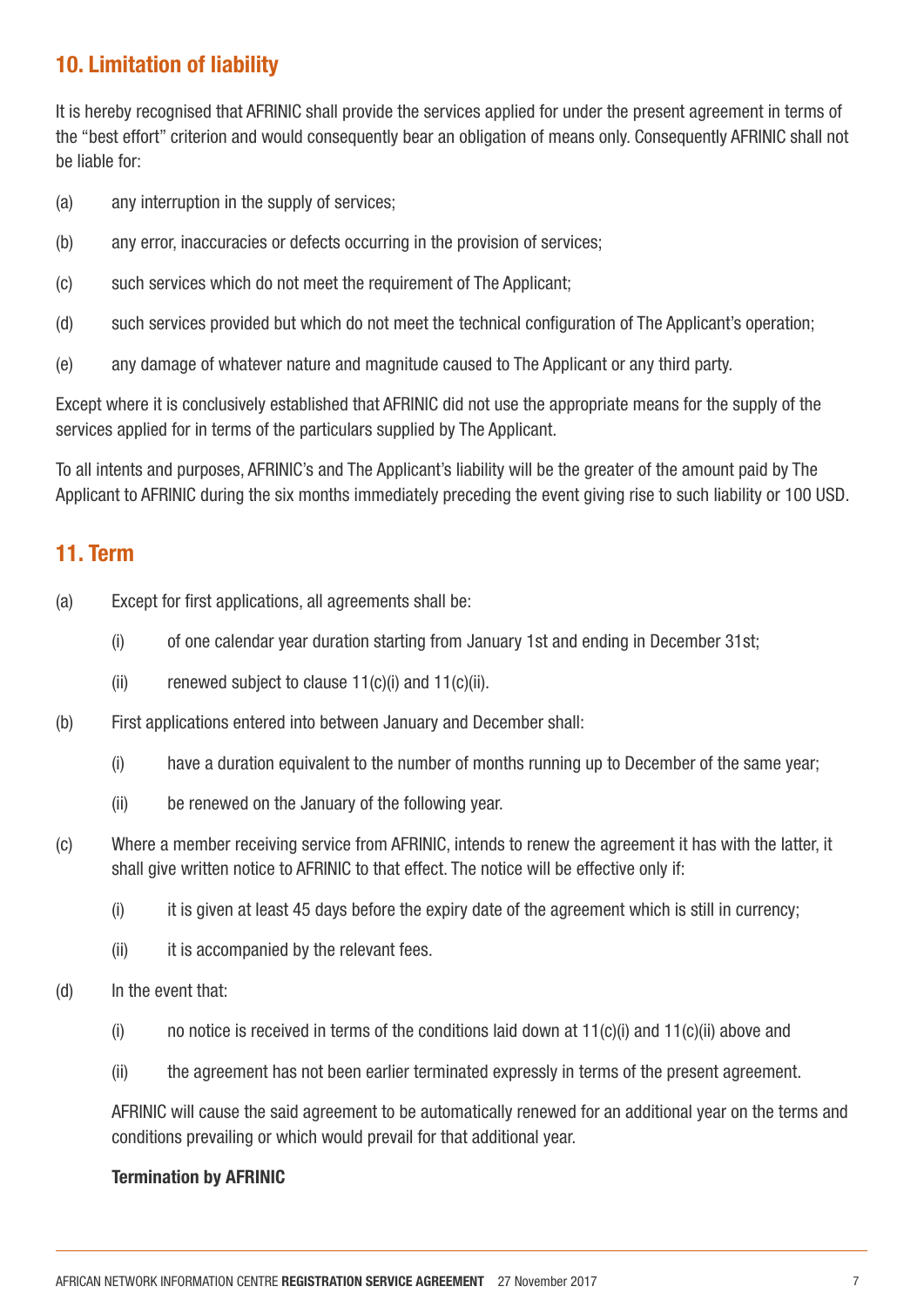- (iii) AFRINIC shall have the right to terminate this Agreement upon giving The Applicant written notice of its intention and inviting the latter to show cause why such action shall not be taken against it or to take remedial measures to cure any breach particularised in the said notice.
- (iv) The Applicant will have a period of 30 days during which it shall communicate the grounds on which it relies to prevent the termination of this agreement by AFRINIC.
- (v) Where AFRINIC's notice of termination is based on a breach of the present agreement committed by The Applicant, the latter shall provide evidence of the remedial action(s) taken to cure the breach.
- (vi) Where AFRINIC considers in its own discretion that the grounds put forward by The Applicant or the remedial actions taken are satisfactory the termination process will be stopped forthwith.

#### (e) Effect of termination

If this agreement is terminated or expires:

- (i) AFRINIC will immediately revoke the number resources and otherwise cease providing the services without incurring any liability whatsoever.
- (ii) The Applicant shall pay forthwith any outstanding fees it owes AFRINIC.
- (iii) Any membership right and benefits accruing to The Applicant in its capacity as member shall lapse immediately.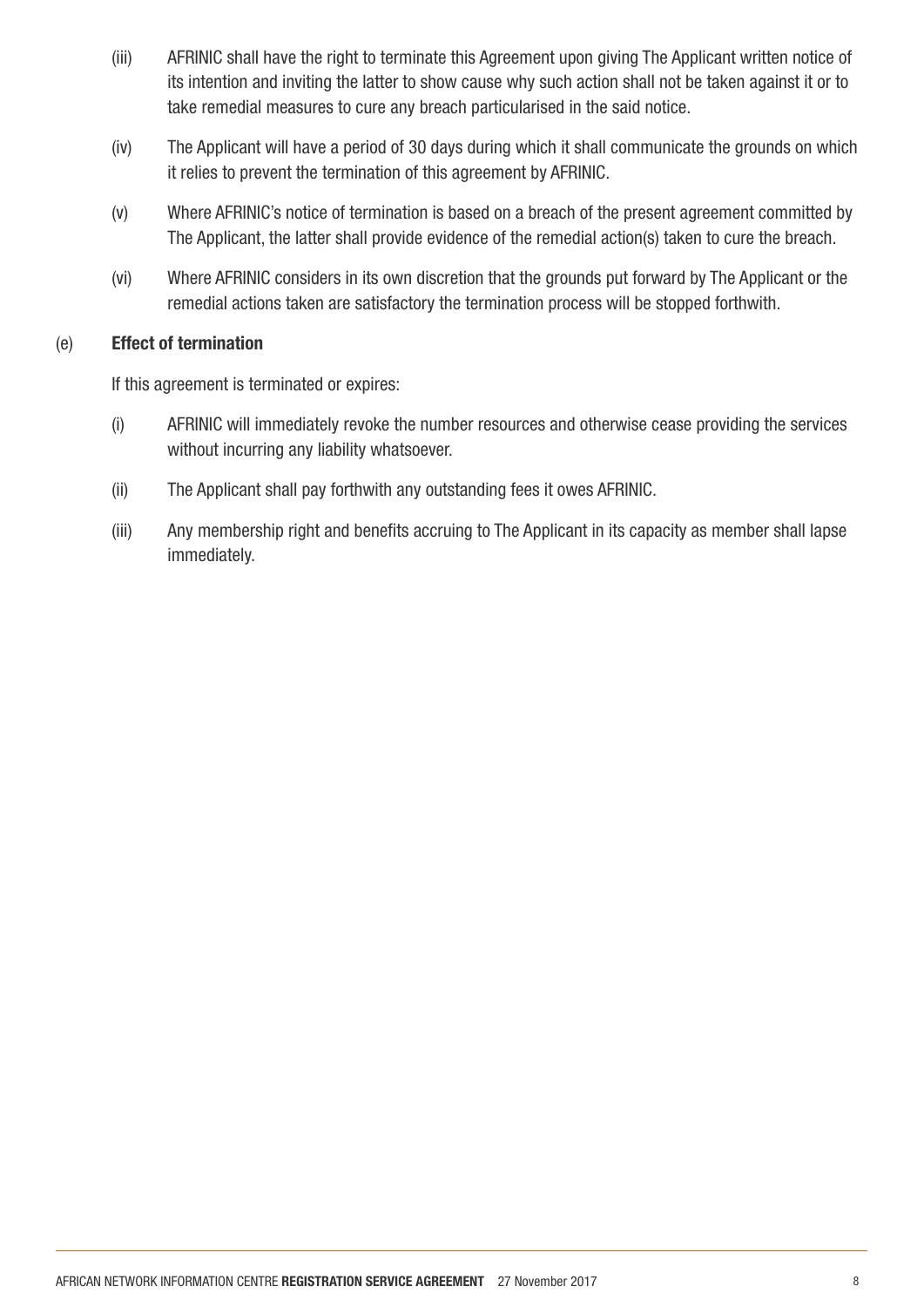# 12. Contact information

(a) CEO / Managing Director Contact Name: Email:

|                   | EIIIdii.                               |
|-------------------|----------------------------------------|
| (b)               | <b>Admin Contact</b>                   |
|                   | Name or nic-hdl:                       |
|                   | Email:                                 |
|                   | Telephone Number (Direct Line/Mobile): |
| $\left( 0\right)$ | <b>Technical Contact</b>               |
|                   | Name or nic-hdl:                       |
|                   | Email:                                 |
|                   | Telephone Number (Direct Line/Mobile): |
| (d)               | <b>Billing Contact</b>                 |
|                   | Name or nic-hdl:                       |
|                   | Street:                                |
|                   | City:                                  |
|                   | Country:                               |
|                   | Email:                                 |
|                   | Telephone Number (Direct Line/Mobile): |
|                   |                                        |